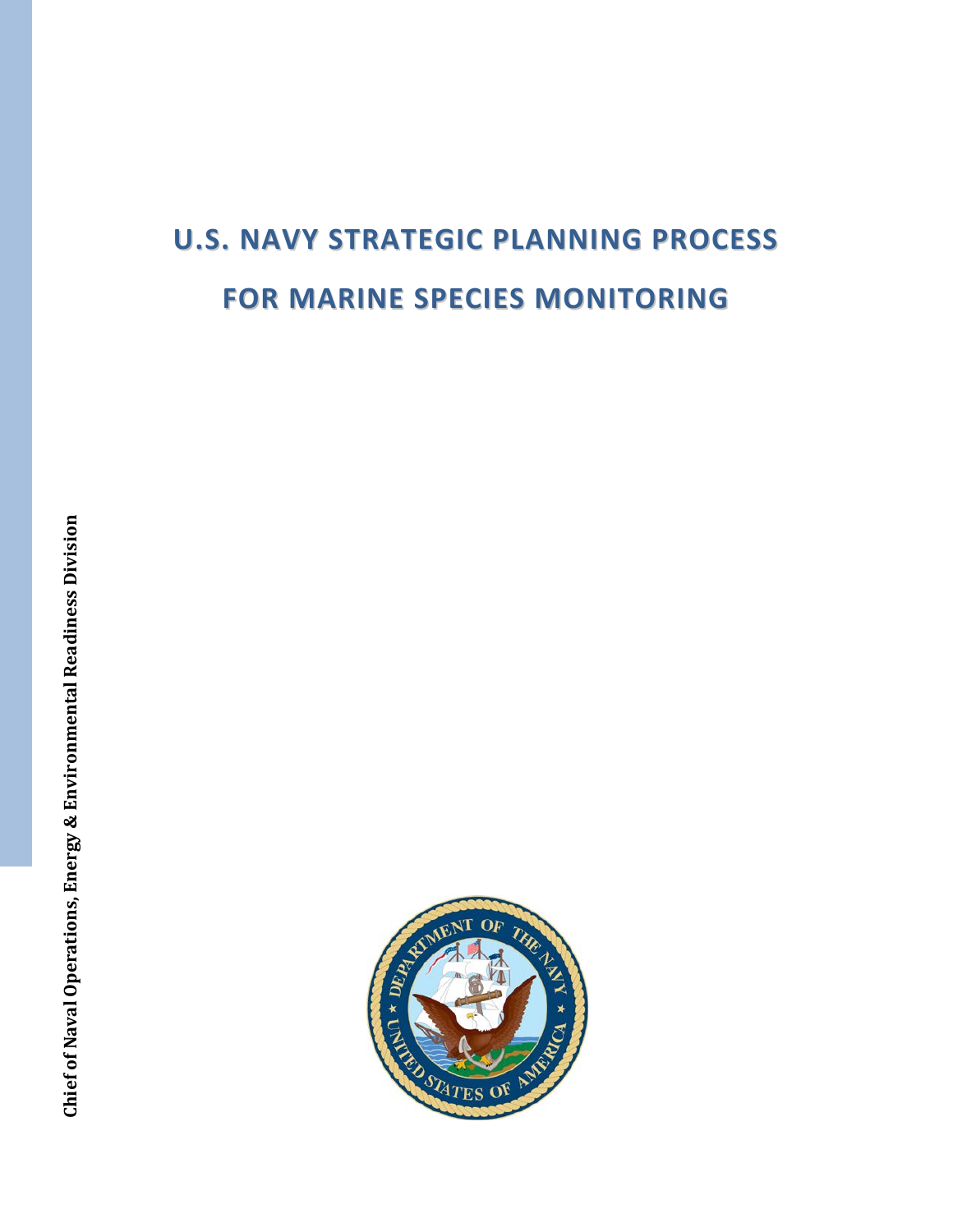# **EXECUTIVE SUMMARY**

The U.S. Navy has engaged in a strategic planning process to enhance its marine species monitoring program in association with Marine Mammal Protection Act and Endangered Species Act regulatory compliance. The purpose of this process are to more effectively and efficiently address objectives of the Integrated Comprehensive Monitoring Program (ICMP) and achieve top-level monitoring goals established by the Navy in coordination with the National Marine Fisheries Service (NMFS). This process improvement is part of the adaptive management review of ongoing compliance monitoring within Navy at-sea training and testing range complexes.

Recommendations from a Scientific Advisory Group (SAG) and multiple NMFS and Navy adaptive management discussions have concluded that previous metric-based monitoring mandated through various area-specific authorizations is not an effective approach to addressing top-level monitoring goals and in some aspects hinders progress.

The Navy has developed the Strategic Planning Process for Marine Species Monitoring to establish the guidelines and processes necessary to develop, evaluate, and fund individual projects based on objective scientific study questions. The process uses an underlying framework designed around toplevel goals, a conceptual framework incorporating a progression of knowledge, and in consultation with the SAG and other regional experts.

"Compliance" with the Navy's monitoring requirements is evaluated through the annual reporting and adaptive management review process in coordination with NMFS and the Marine Mammal Commission (MMC), as opposed to arbitrary effort-based metrics previously incorporated into regulatory requirements. In addition, the Navy will implement an independent program review process involving members of the SAG as well as other regional experts to provide feedback on program performance and progress in addressing ICMP goals and objectives.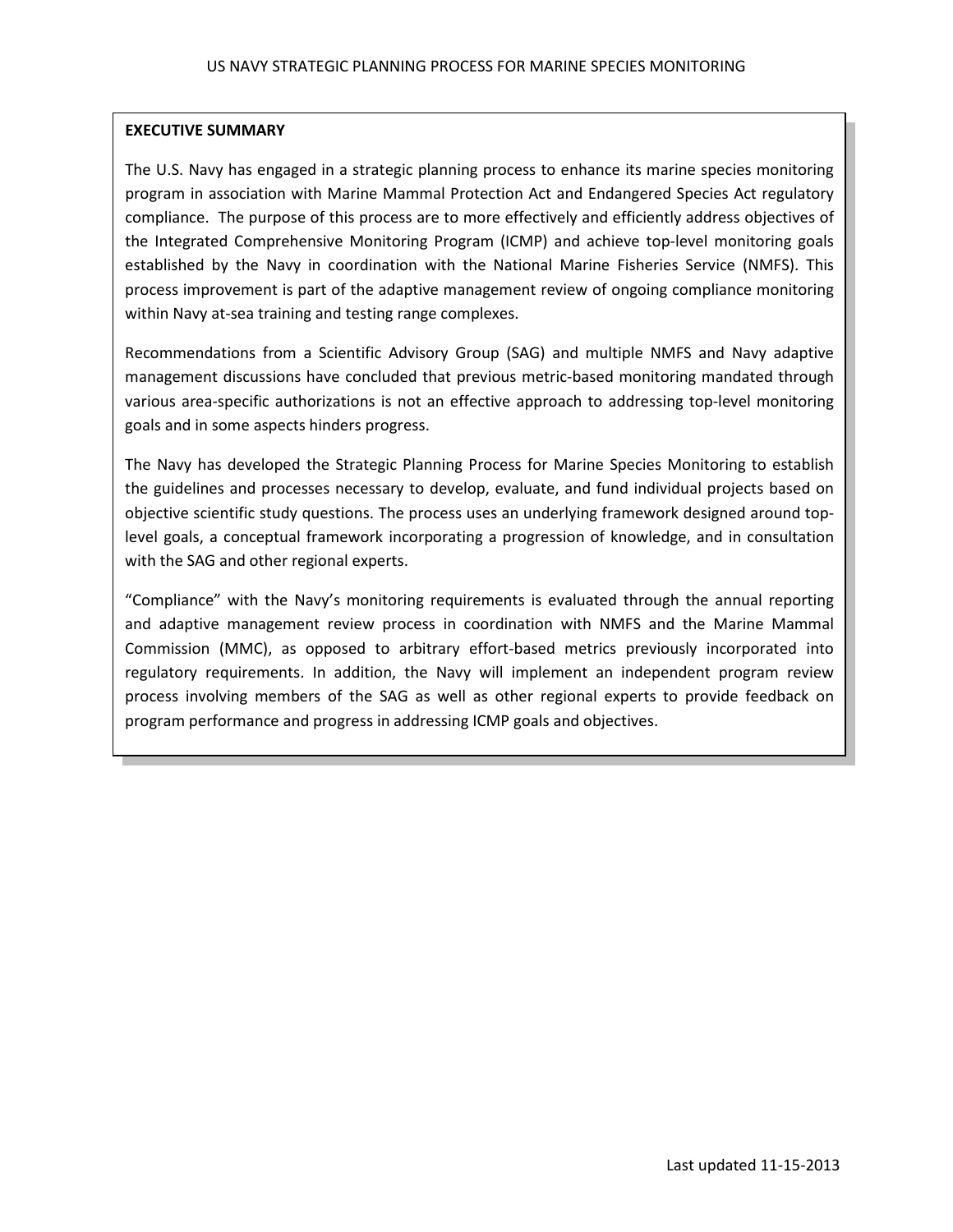# **US NAVY STRATEGIC PLANNING PROCESS FOR MARINE SPECIES MONITORING**

#### **1.0 INTRODUCTION**

The U.S. Navy is instituting systematic improvements to its marine species monitoring program in association with Marine Mammal Protection Act (MMPA) and Endangered Species Act (ESA) regulatory compliance. The goal of this strategic planning process is to more effectively and efficiently address both the objectives of the Integrated Comprehensive Monitoring Program (ICMP) and the top-level monitoring goals established by the Navy in coordination with the National Marine Fisheries Service (NMFS). This process improvement is part of the adaptive management review of ongoing compliance monitoring within Navy at-sea training and testing range complexes. Current top-level monitoring goals are described in an Integrated Comprehensive Monitoring Program (ICMP) document developed in coordination between NMFS and the Navy in 2009 and updated most recently in 2010 (DoN [2010\)](http://www.navymarinespeciesmonitoring.us/index.php/download_file/view/83/).

The ICMP is a planning tool that focuses Navy monitoring priorities pursuant to MMPA and ESA requirements and coordinates monitoring efforts across all regions where the Navy conducts training and testing activities. The Navy monitoring program was initially composed of a collection of "rangespecific" monitoring plans, each developed individually as part of MMPA and ESA compliance processes as environmental documentation was completed. These individual plans establish specific monitoring requirements for each range complex and are collectively intended to address the ICMP top-level goals. Current Navy metric-based monitoring obligations are summarized in Appendix A.

A 2010 Navy-sponsored marine species monitoring meeting initiated a process to critically evaluate the current range-specific Navy monitoring plans and begin development of revisions and updates to existing region-specific plans as well as the ICMP. Discussions at that meeting as well as subsequent annual adaptive management review meetings between the Navy and NMFS established a way ahead for continually refining of the Navy's monitoring program. This process included establishing a technical expert Scientific Advisory Group (SAG).

The Navy established the SAG in 2011 with the initial task of evaluating current Navy monitoring approaches under the ICMP and existing Letters of Authorization (LOAs) and developing objective scientific recommendations that would form the basis for this Strategic Planning Process. While recommendations were fairly broad from a geographic perspective, the SAG did provide specific programmatic recommendations that serve as guiding principles for the continued evolution of the Navy Marine Species Monitoring Program and associated Strategic Planning Process development.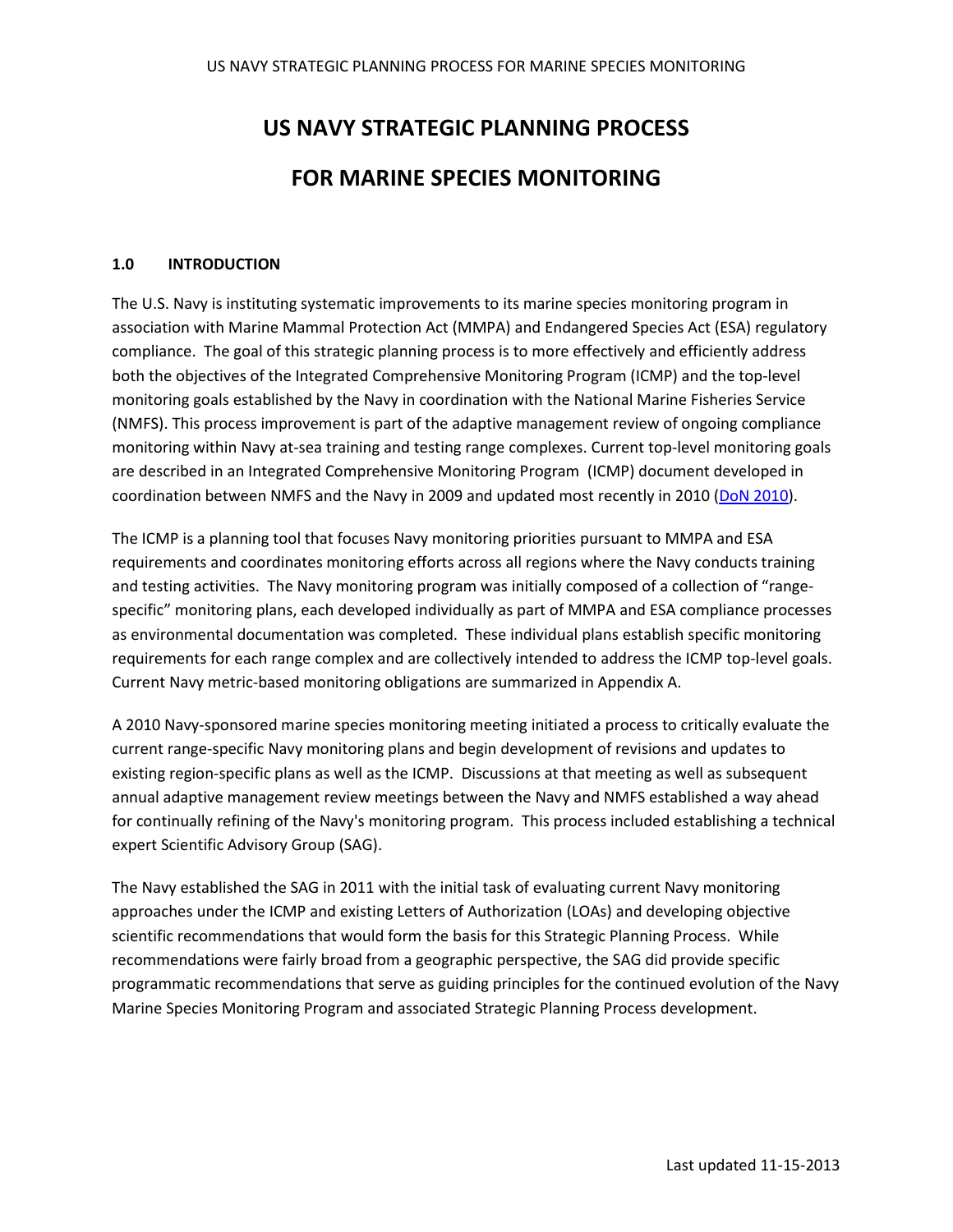# **2.0 OBJECTIVE**

The objective of the Strategic Planning Process is to continue the evolution of Navy marine species monitoring towards a single integrated program, incorporating expert review and recommendations, and establishing a more transparent framework for evaluating and implementing monitoring work across the Navy range complexes and study areas. The Strategic Planning Process is intended to be a primary component of the ICMP and provide a "vision" for Navy monitoring across geographic regions serving as guidance for determining how to most efficiently and effectively invest the marine species monitoring resources to address ICMP top-level goals and satisfy MMPA LOA regulatory requirements.

This Strategic Planning Process is designed to integrate various elements including:

- Integrated Comprehensive Monitoring Program top-level goals [\(DoN 2010\)](http://www.navymarinespeciesmonitoring.us/index.php/download_file/view/83/)
- Scientific Advisory Group recommendations [\(SAG, 2011\)](http://www.navymarinespeciesmonitoring.us/index.php/download_file/view/86/)
- Integration of regional scientific expert input
- Ongoing adaptive management review dialogue between NMFS and Navy
- Research and Development investments from other Navy-funded marine science programs **[1](#page-3-0)**
- Lessons learned from previous Navy permit-required monitoring

# **3.0 STRATEGIC PLANNING APPROACH**

 $\overline{\phantom{a}}$ 

The Navy and NMFS have recognized through multiple adaptive management discussions that effortbased monitoring (requiring a set number of items, for example, 2 passive acoustic monitoring devices, or completion of a specific number of survey days) mandated through various range complex-specific authorizations is not the most effective approach to addressing top-level monitoring goals of the ICMP (**Appendix A**) and in some aspects may actually hinder progress. The SAG program review supports this assessment and their recommendations report [\(SAG, 2011\)](http://www.navymarinespeciesmonitoring.us/index.php/download_file/view/86/) laid out both over-arching and range-specific recommendations that follow a framework of knowledge which considers the occurrence of marine mammals, particular Navy training activities, potential response to those activities, and potential consequences of the interactions. The SAG recommendations include defining a conceptual framework centered on developing information on "occurrence, exposure, response, and consequences" as a progression of knowledge on marine species and their interaction with Navy activities.

<span id="page-3-0"></span><sup>&</sup>lt;sup>1</sup> Office of Naval Research (ONR[\) Marine Mammals and Biology](http://www.onr.navy.mil/en/Science-Technology/Departments/Code-32/All-Programs/Atmosphere-Research-322/Marine-Mammals-Biology.aspx) (MMB) program supports basic and applied research and technology development related to understanding the effects of sound on marine mammals, including physiological, behavioral, ecological effects and population-level effects. Chief of Naval Operations, Energy & Environmental Readiness Division's (CNO-N45) [Living Marine Resources](https://www.lmr.navy.mil/Home.aspx) (LMR) program's mission is to develop, demonstrate, and assess information and technology solutions to protect living marine resources by minimizing the environmental risks of Navy at-sea training and testing activities while preserving core Navy readiness capabilities. See **Appendix B** for additional detail.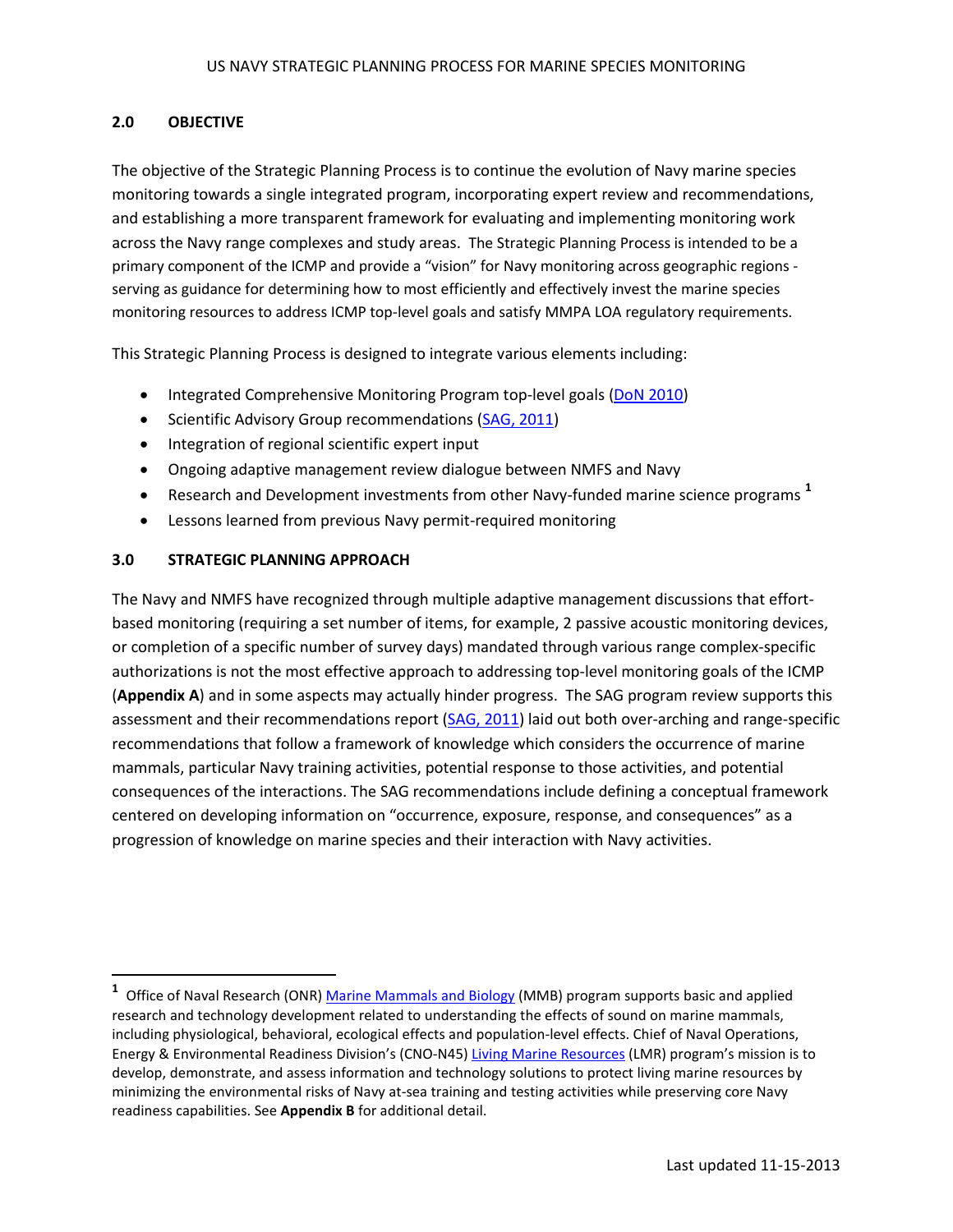Notable keystone recommendations from the SAG include:

- Working within a conceptual framework of knowledge, from basic information on the occurrence of species within each range complex, to more specific matters of exposure, response, and consequences.
- Strive to move away from a "box-checking" mentality monitoring studies should be designed and conducted according to scientific objectives, rather than on merely cataloging effort expended
- Approach the monitoring program holistically and select projects that offer the best opportunity to advance understanding of the issues, as opposed to establishing range-specific requirements
- Facilitate collaboration among researchers in each region, with the intent to develop a coherent and synergistic regional monitoring and research effort

In addition to broader programmatic and conceptual recommendations, the SAG evaluated each range complex for a series of factors including level of Navy activity, diversity and density of marine mammals, need for information on basic occurrence, presence of species of concern, and ability to most effectively address questions related to exposure, response, and consequences. The result was a matrix of suggested monitoring priorities across all geographic regions that serve as important guidance for selection of specific monitoring projects. **Table 1** summarizes the SAG's evaluation of ICMP top-level goals as they can most appropriately be addressed within each range complex.

|                                                    | <b>HRC</b> | <b>SOCAL</b> | <b>AFAST</b> | <b>NWTR</b> | <b>GOA</b> | <b>MIRC</b> |
|----------------------------------------------------|------------|--------------|--------------|-------------|------------|-------------|
| <b>Need for information</b><br>on basic occurrence | <b>Med</b> | Low          | Low/Med      | Low/Med     | <b>Med</b> | High        |
| Ability to address<br>exposure/response            | High       | High         | <b>Med</b>   | Low         | Low        | Low         |
| Ability to address<br>consequences                 | <b>Med</b> | <b>Med</b>   | Med/High     | Low         | Low        | Low         |

**Table 1.** SAG prioritization of conceptual framework across major navy range complexes

#### **4.0 IMPLEMENTATION OF THE STRATEGIC PLANNING PROCESS**

The Marine Species Monitoring Program for US Navy Fleet training has been formally established within the Program Objectives Memorandum (POM) cycle and receives an annual budget appropriated by Congress. The Navy is responsible for selecting and funding the most appropriate combination of monitoring projects within budgetary and logistic constraints for the coming fiscal year(s) based on the approach discussed below, including coordination with NMFS and the Marine Mammal Commission (MMC) at several key steps through the Adaptive Management Process.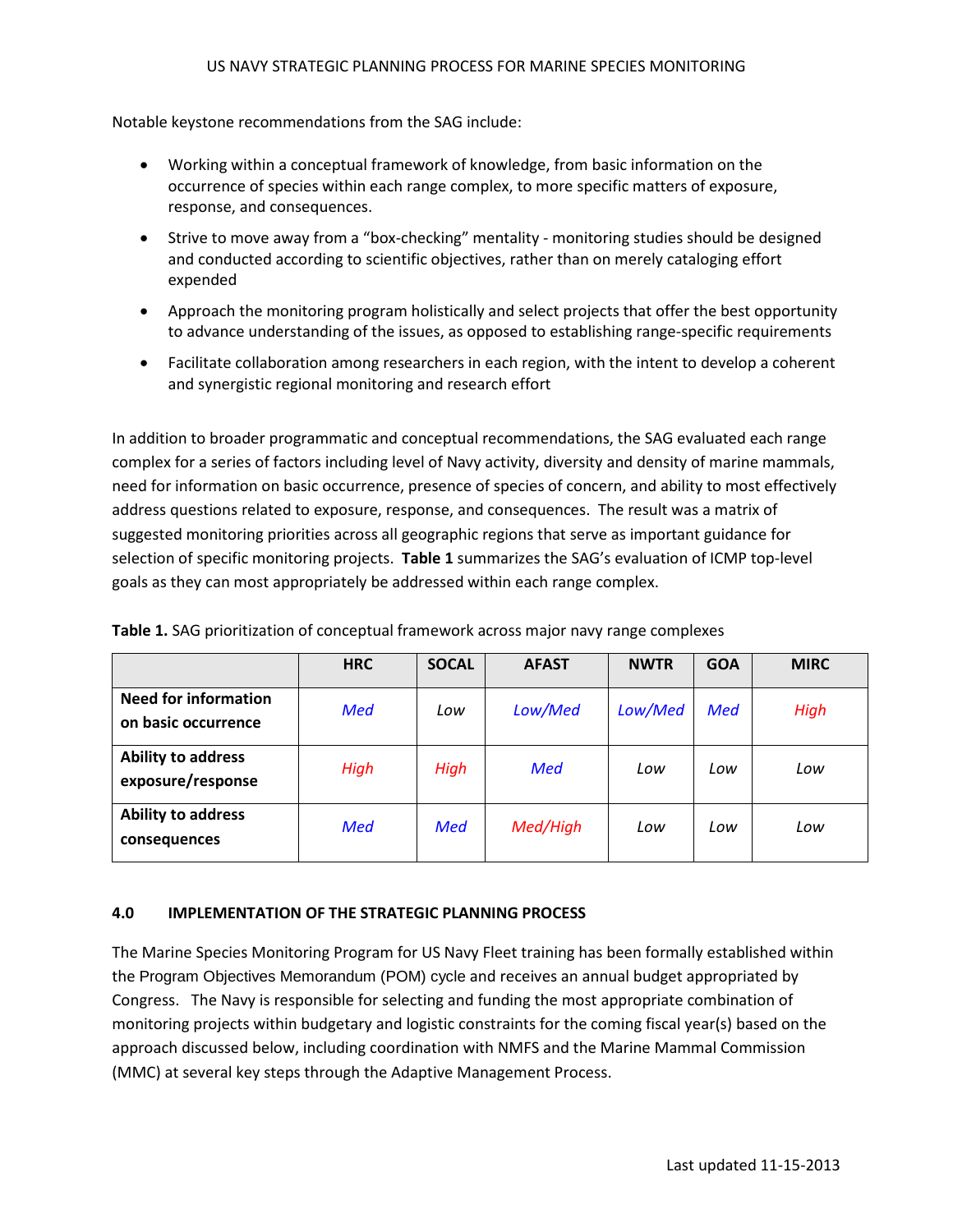The Strategic Planning Process has five major implementation steps:

- 1. Identify overarching intermediate scientific objectives
- 2. Develop individual monitoring project concepts
- 3. Evaluate, prioritize, and select monitoring projects
- 4. Execute selected monitoring projects
- 5. Report and Evaluate progress and results

These steps serve three primary purposes: 1) facilitate the Navy in developing specific projects addressing one or more intermediate scientific objectives; 2) establish a more structured and collaborative framework for developing, evaluating, and selecting monitoring projects across all areas where the Navy conducts training and testing activities; and 3) maximize the opportunity for input and involvement across the research community, academia, and industry.

# *4.1 Identify Overarching Intermediate Scientific Objectives*

The general conceptual framework proposed by the SAG is used to structure a set of intermediate scientific objectives that serve as the basis for developing specific study questions and field projects throughout Navy range complexes. The applicability of the intermediate scientific objectives to the ICMP top-level goals expressed simply as "Occurrence, Exposure, Response, Consequences" is presented in **Table 2**. These intermediate scientific objectives drive the strategic planning process and selection of specific projects to fund across the suite of Navy range complexes as described in section 4.2. Both NMFS and MMC may be involved with this step through the Adaptive Management Process.

# *4.2 Develop Individual Monitoring Project Concepts*

Individual monitoring projects should have a well-defined objective, problem statement, or hypothesis directly related to one or more of the intermediate scientific objectives. Each project will identify a specific location, technical approach, and anticipated outputs. The Navy will consider input from sources including academic researchers, NMFS science center staff, private institutions, and industry with expertise across disciplines, species, and techniques. Input may be in the form of conceptual research questions, informal project proposals, or specific study questions and will be received through a variety of channels including 1) workshops with regional scientists and experts; 2) recommendations generated by the monitoring program's primary contractor and team members; and 3) input via online sources (MARMAM, monitoring program web portal, etc).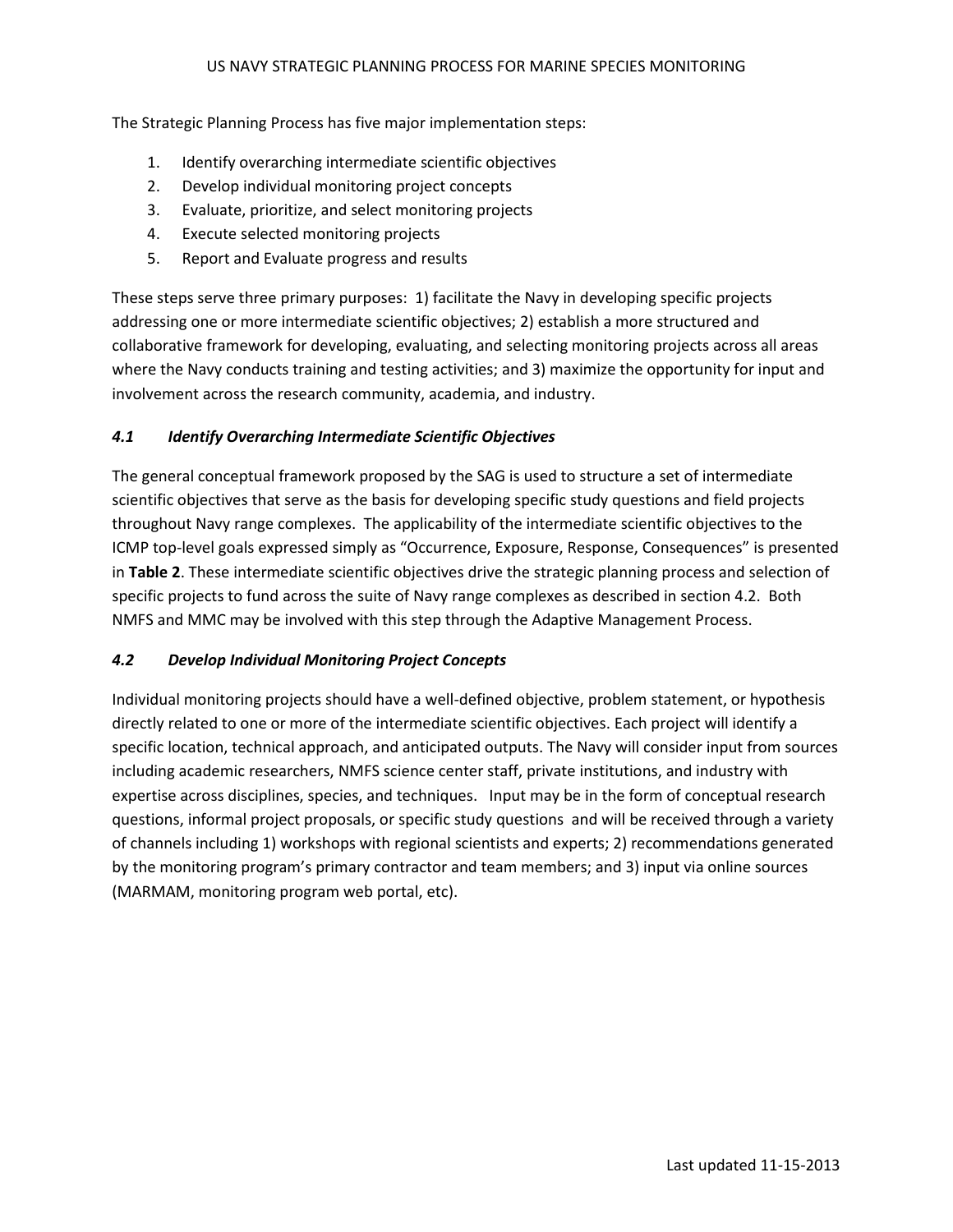| <b>Intermediate Scientific Objectives</b>                                                                                             | Which components of the<br>conceptual framework does this<br>question address? |  |  |
|---------------------------------------------------------------------------------------------------------------------------------------|--------------------------------------------------------------------------------|--|--|
| Determine what species and populations of marine mammals and<br>sea turtles are present in Navy range complexes                       | Occurrence                                                                     |  |  |
| Estimate the density of marine mammals and sea turtles in Navy<br>range complexes and in specific training areas                      | Occurrence                                                                     |  |  |
| Continue development of passive acoustic monitoring techniques<br>and tools for detecting, classifying, and tracking marine mammals   | Occurrence, Response                                                           |  |  |
| Determine what species and populations of marine mammals and<br>sea turtles are exposed to Navy training and testing activities       | Occurrence, Exposure                                                           |  |  |
| Establish the baseline habitat uses and movement patterns of<br>marine mammals where Navy training and testing activities occur       | Occurrence, Response                                                           |  |  |
| Establish the baseline behavior (foraging, dive patterns, etc.) of<br>marine mammals where Navy training and testing activities occur | Occurrence, Response                                                           |  |  |
| Establish the baseline vocalization behavior of marine mammals<br>where Navy training and testing activities occur                    | Occurrence, Response                                                           |  |  |
| Determine what behaviors can most easily be assessed for<br>potential response to Navy training and testing activities                | Response                                                                       |  |  |
| Develop analytic methods to evaluate behavioral responses based<br>on passive acoustic monitoring techniques                          | Exposure, Response                                                             |  |  |
| Evaluate behavioral responses by marine mammals exposed to<br>Navy training and testing activities                                    | Exposure, Response                                                             |  |  |
| Evaluate trends in distribution and abundance of populations that<br>are regularly exposed to sonar and underwater explosives         | Exposure, Response, Consequences                                               |  |  |
| Assess existing data sets which could be utilized to address the<br>above objectives                                                  | Occurrence, Exposure, Response,<br>Consequences                                |  |  |

#### **Table 2.** Overarching intermediate scientific objectives

#### *4.3 Evaluate, Prioritize, and Select Monitoring Projects*

Potential monitoring projects across all geographic regions for the upcoming year will be reviewed and evaluated by Navy monitoring program managers and the Fleets to determine the most appropriate combination of work to fund with the available budget. The following criteria will be used in Evaluating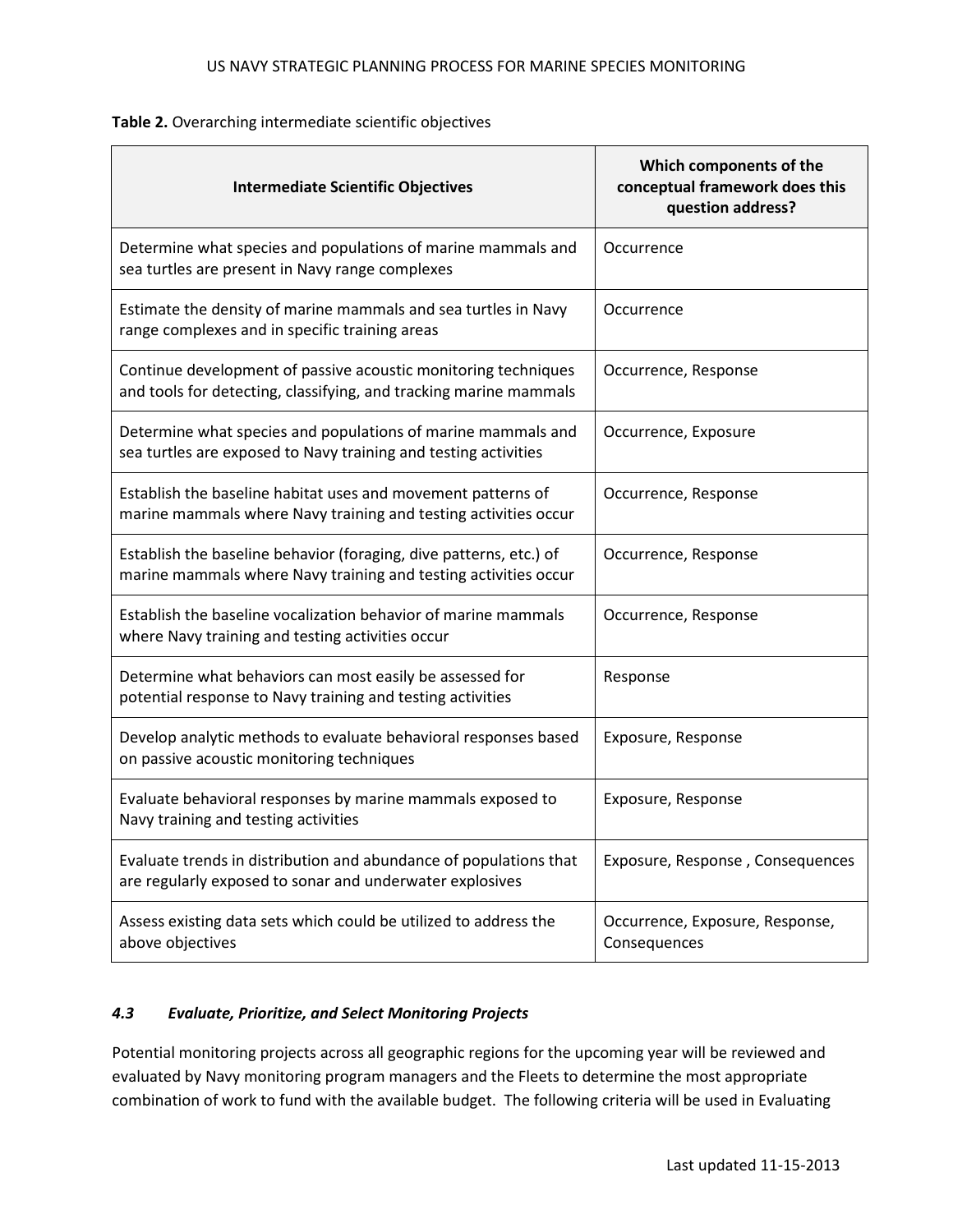and selecting the suite of monitoring projects to be funded for the coming year(s) with the goal of creating a balanced portfolio of ongoing monitoring work:

- Must directly address one or more of the ICMP top-level goals as embodied by the current intermediate scientific objectives
- Expected data and products must clearly fit within the conceptual framework of occurrence, exposure, response, and consequences
- Should collectively include a variety of short and long term efforts covering a cross section of the conceptual framework
- Should collectively cover a variety of rage complexes and geographic regions subject to the ICMP and monitoring requirements under current LOAs
- May be a continuation of existing projects, refinement of previously, implemented methods, or development of new projects and associated study designs
- Must be compatible with current fiscal budgetary constraints

Both NMFS and MMC may be involved with this step through the Adaptive Management Process. Although program budget planning may require an annual deadline for immediate consideration of new projects, the Navy will continually evaluate new input and proposals for potential implementation based on applicability to ICMP objectives, logistic considerations, and resource availability.

# *4.4 Execute Selected Monitoring Projects*

Selected monitoring projects will be submitted through the Navy's primary contractor as a Request for Proposal (RFP) including a detailed statement of work. The contractor is responsible for assembling an appropriate team of scientists and subject matter experts to successfully accomplish the requested work as well as managing the day to day execution of the project once it is initiated. Proposals for a specific project include a detailed cost breakdown and work plan. Contractual negotiations and a Task Order award are typically made within 60 days of an RFP.

# *4.5 Reporting and Evaluation of Progress and Results*

The annual adaptive management review process provides an opportunity to present NMFS with progress and results from recent monitoring work as well as to re-evaluate and modify current intermediate scientific objectives and discuss planned monitoring projects for the coming fiscal year. Annual monitoring program summary reports will include overviews of information on all projects and work completed over the previous year, including quantitative summaries of total investment and effort associated with each project. "Compliance" with MMPA monitoring requirements will place a high priority on the use of a qualitative, results-oriented evaluation of performance based on a review of the merits of the science performed and data generated. Factors may include considerations such as:

- Did the proposed monitoring task or project accomplish its objectives?
- Do the results address a specific monitoring question directly applicable to one or more of the intermediate scientific objectives identified in Step 1 of the Strategic Planning Approach?
- Do the results inform future monitoring investments and research?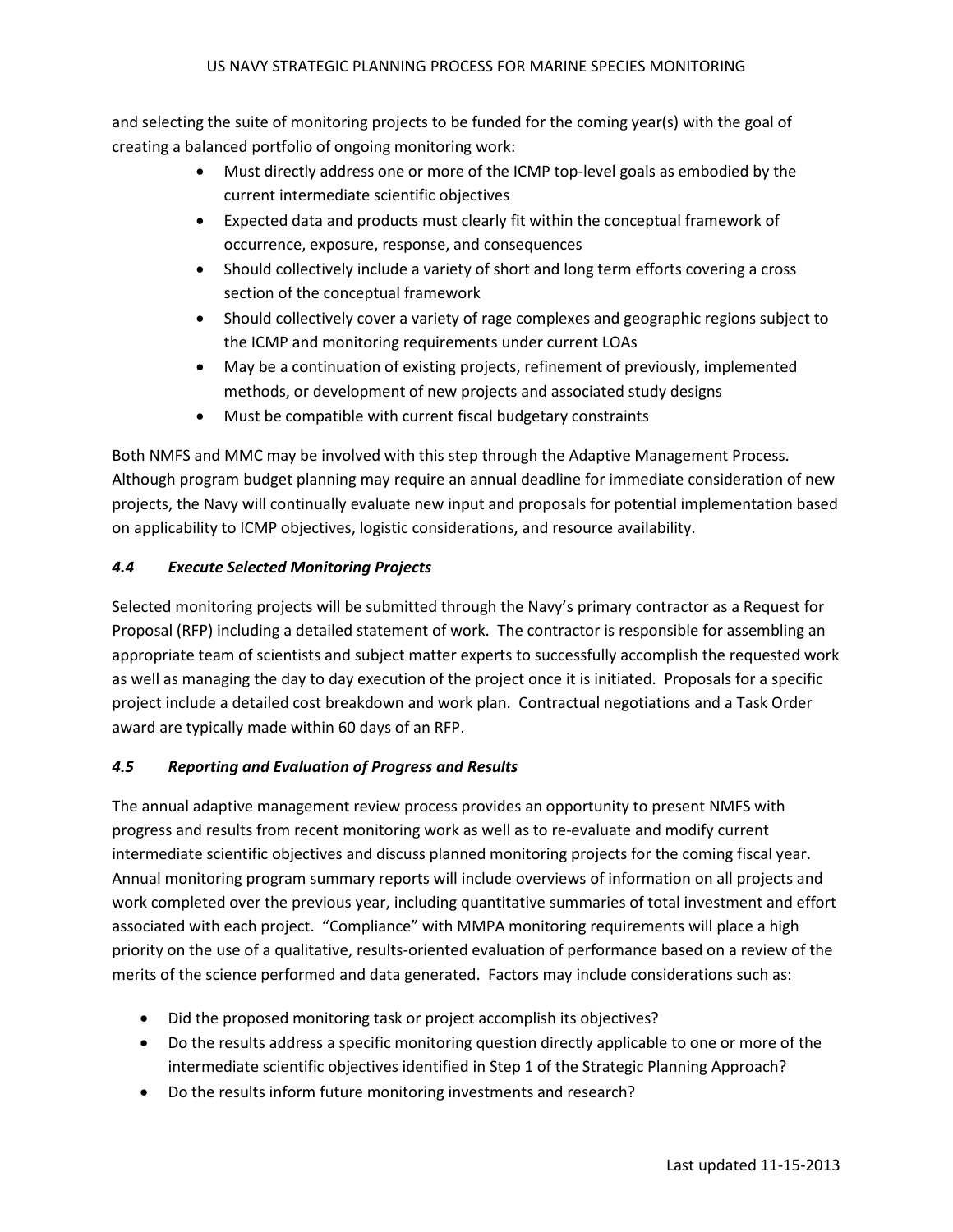- Are the data and results applicable to other geographic regions, species, or populations?
- Have the analysis and results been widely disseminated and/or peer-reviewed?
- Has the data been made available to the general public?
- Has the project made an acceptable return on the investment?

The evaluation of progress and results will inform the Adaptive management discussion and help guide decision making regarding future projects and direction. In addition to the Adaptive Management Review process with NMFS and MMC, a periodic external scientific program review will serve to evaluate progress and provide recommendations for the future direction of the Navy's marine species monitoring program. Input from individuals involved with this external review will be incorporated into the Strategic Planning Process as appropriate.

The [US Navy Marine Species Monitoring web portal](http://www.navymarinespeciesmonitoring.us/) serves as a public forum for information on all aspects of the monitoring program. Brief overviews of all current monitoring projects are available as well as annual reports, reports from individual monitoring events, results of analyses, publications, progress reports for specific monitoring project, and links to available data.

# **5.0 CONCLUSIONS**

This Strategic Planning Process serves as the single marine species monitoring requirement for all Navy testing and training activities subject to the Atlantic Training and Testing (AFTT) and Hawaii-Southern California Training and Testing (HSTT) MMPA LOAs, and will integrate additional training and testing areas in the future. Along with the ICMP it clearly identifies the goals and objectives of the Navy monitoring program, presents the guidance and expert review that will be used to direct efforts, and defines the process for evaluating and selecting how the Navy's marine species monitoring program budget is invested. Performance or "compliance" will be evaluated annually through the adaptive management review process and required annual reporting which involve both NMFS and MMC participation. In addition, a periodic external program review will be conducted to continue the process of gathering expert guidance and to ensure consistent steady progress towards reaching the top-level goals established under the Integrated Comprehensive Monitoring Program.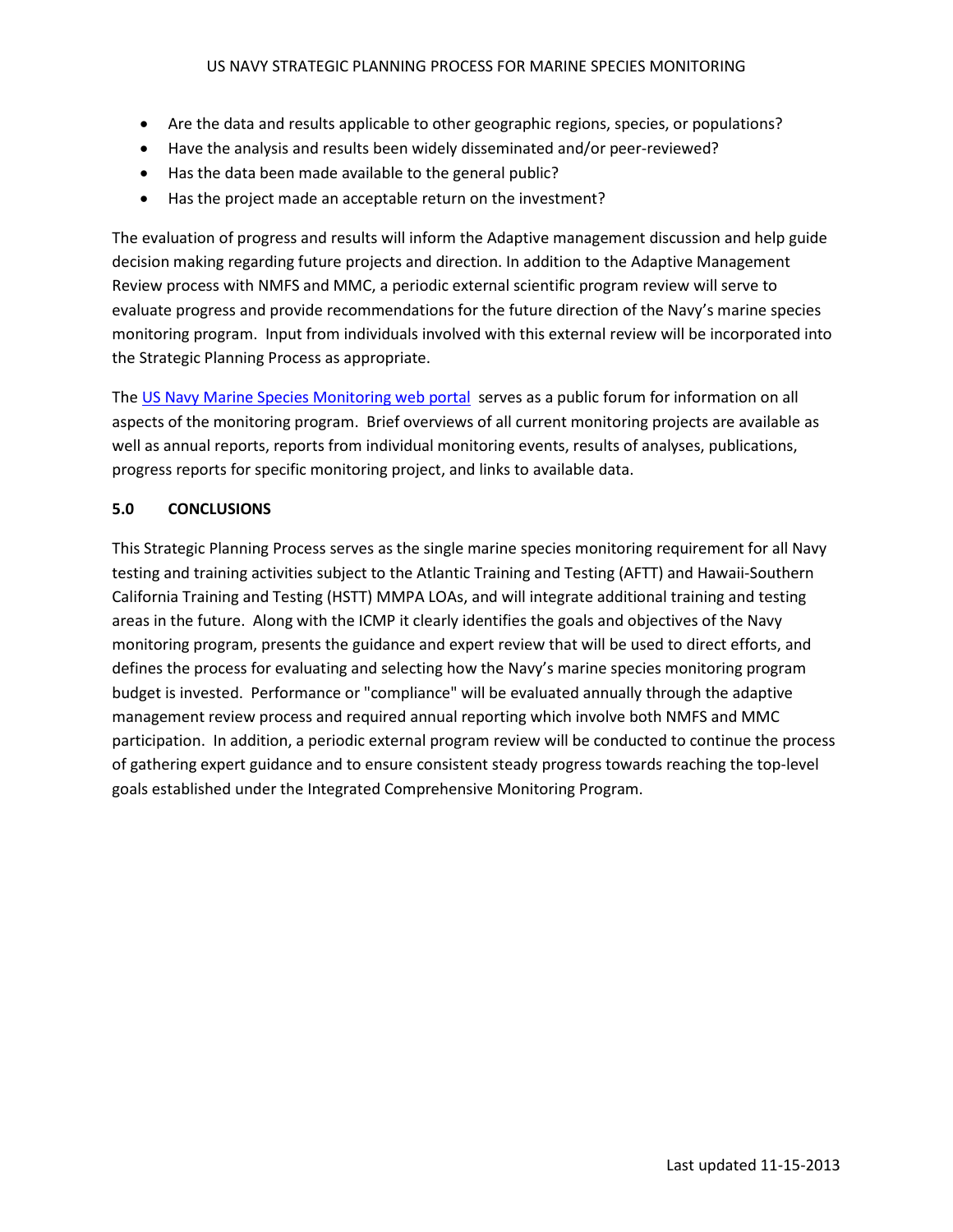# *References*

Department of the Navy (DoN). 2010. Integrated Comprehensive Monitoring Program - 20 December 2010. Chief of Naval Operations, Office of Energy and Environmental Readiness. 65 p.

Scientific Advisory Group (SAG). 2011. Scientific Advisory Group for Navy Marine Species Monitoring-Workshop Report and Recommendations.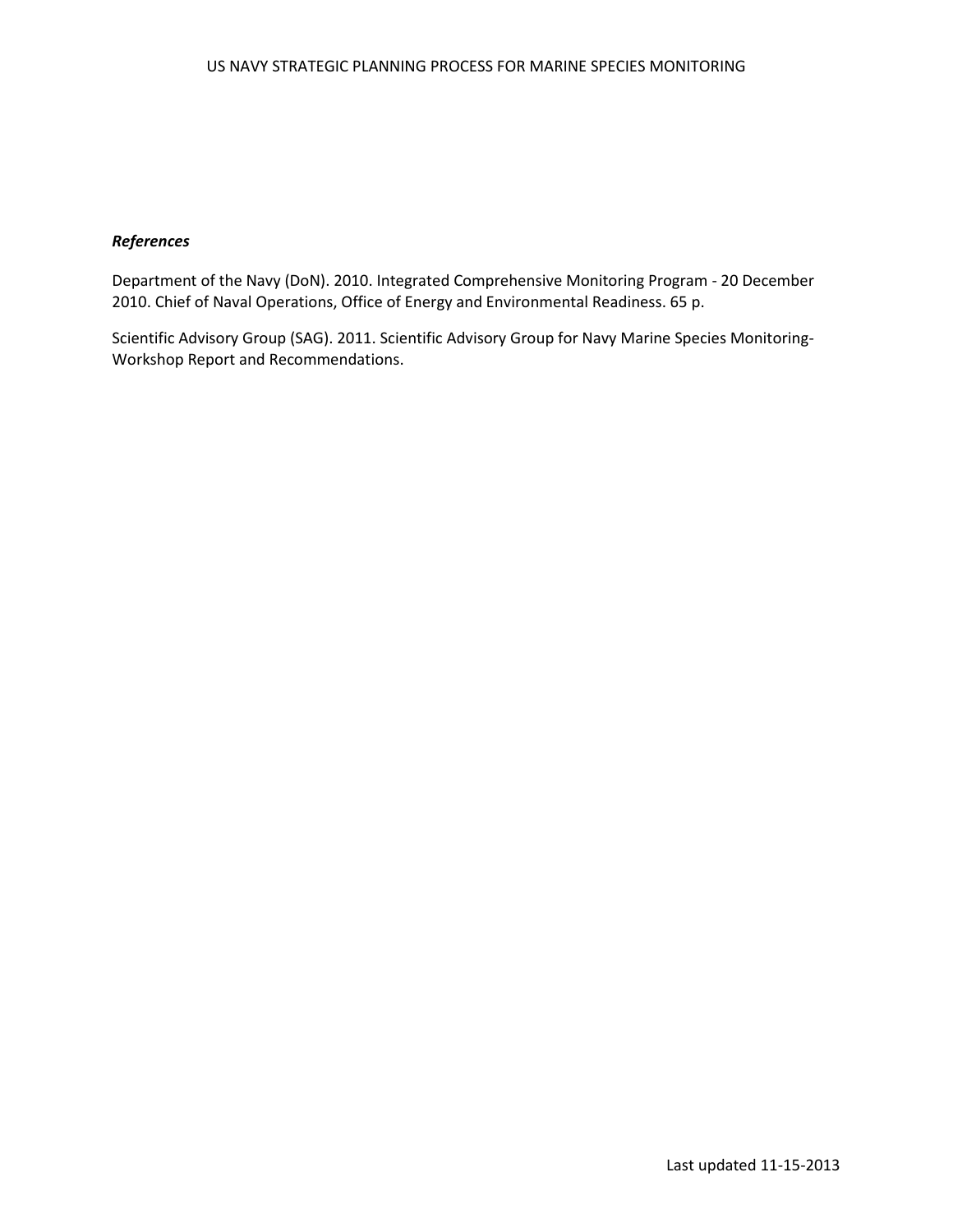**Appendix A.** Navy Integrated Comprehensive Monitoring Program top-level monitoring goals (December 2010)

• An increase in our understanding of the likely occurrence of marine mammals and/or ESA-listed marine species in the vicinity of the action (i.e., presence, abundance, distribution, and/or density of species);

• An increase in our understanding of the nature, scope, or context of the likely exposure of marine mammals and/or ESA-listed species to any of the potential stressor(s) associated with the action (e.g., tonal and impulsive sound), through better understanding of one or more of the following: 1) the action and the environment in which it occurs (e.g., sound source characterization, propagation, and ambient noise levels); 2) the affected species (e.g., life history or dive patterns); 3) the likely co-occurrence of marine mammals and/or ESA-listed marine species with the action (in whole or part) associated with specific adverse effects, and/or; 4) the likely biological or behavioral context of exposure to the stressor for the marine mammal and/or ESA-listed marine species (e.g., age class of exposed animals or known pupping, calving or feeding areas);

• An increase in our understanding of how individual marine mammals or ESA-listed marine species respond (behaviorally or physiologically) to the specific stressors associated with the action (in specific contexts, where possible, e.g., at what distance or received level);

• An increase in our understanding of how anticipated individual responses, to individual stressors or anticipated combinations of stressors, may impact either: 1) the long-term fitness and survival of an individual; or 2) the population, species, or stock (e.g., through effects on annual rates of recruitment or survival);

• An increase in our understanding of the effectiveness of mitigation and monitoring measures;

• A better understanding and record of the manner in which the authorized entity complies with the Incidental Take Authorization and Incidental Take Statement;

• An increase in the probability of detecting marine mammals (through improved technology or methods), both specifically within the safety zone (thus allowing for more effective implementation of the mitigation) and in general, to better achieve the above goals; and

• A reduction in the adverse impact of activities to the least practicable level, as defined in the MMPA.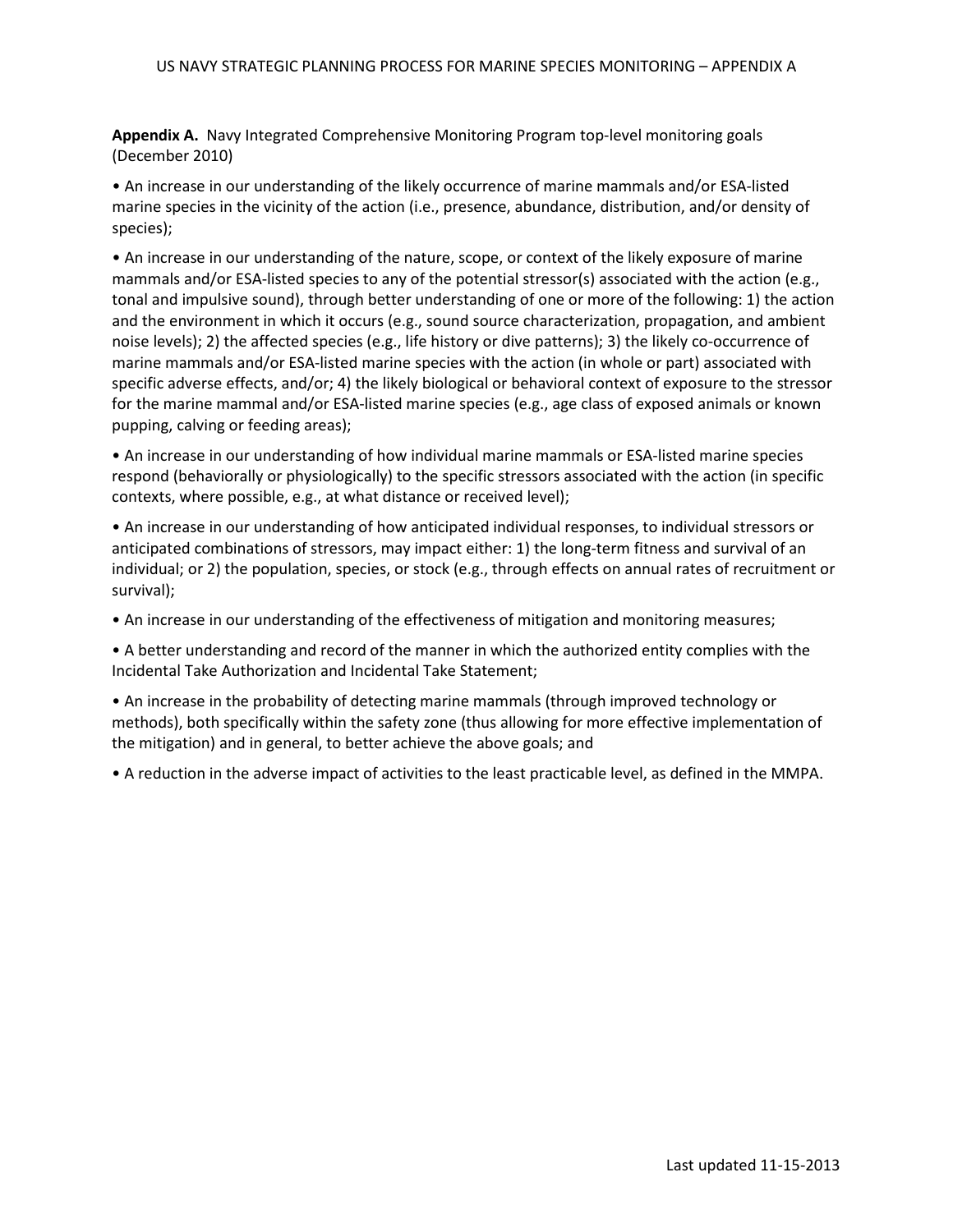**Appendix B.** Overview of primary Navy marine science funding programs and their relation to marine species monitoring under the ICMP and Strategic Planning Process.

The Navy is one of the world's leading organizations in assessing the effects of human activities on the marine environment, and provides a significant amount of funding and support to marine research. They also develop approaches to ensure that these resources are minimally impacted by current and future Navy operations. Navy scientists work cooperatively with other government researchers and scientists, universities, industry, and non-governmental conservation organizationsin collecting, evaluating, and modeling information on marine resources, including working towards a better understanding of marine mammals and sound. From 2004 to 2012, the Navy has provided over \$230 million for marine species research. The U.S. Navy sponsors 70 percent of all U.S. research concerning the effects of humangenerated sound on marine mammals and 50 percent of such research conducted worldwide. Major topics of Navy-supported marine species research directly applicable to AFTT activities include the following:

- Better understanding of marine species distribution and important habitat areas;
- Developing methods to detect and monitor marine species before and during training;
- Understanding the impacts of sound on marine mammals, sea turtles, fish, and birds;
- Developing tools to model and estimate potential impacts of sound

The goal of the Navy's R&D program is to enable collection and publication of scientifically valid research as well as development of techniques and tools for Navy, academic, and commercial use. The two Navy organizations that account for most funding and oversight of the Navy marine species research program are the Office of Naval Research (ONR[\) Marine Mammals and Biology \(MMB\) Program,](http://www.onr.navy.mil/en/Science-Technology/Departments/Code-32/All-Programs/Atmosphere-Research-322/Marine-Mammals-Biology.aspx) and the Office of the Chief of Naval Operations (CNO) Energy and Environmental Readiness Division (N45[\) Living Marine](https://www.lmr.navy.mil/Home.aspx)  [Resources \(LMR\) Program.](https://www.lmr.navy.mil/Home.aspx)

The ONR Marine Mammals and Biology program supports basic and applied research and technology development related to understanding the effects of sound on marine mammals, including physiological, behavioral, ecological effects and population-level effects. Current program thrusts include, but are not limited to:

- Monitoring and detection;
- Integrated ecosystem research including sensor and tag development;
- Effects of sound on marine life including hearing, behavioral response studies, diving and stress physiology, and Population Consequences of Acoustic Disturbance (PCAD);
- Models and databases for environmental compliance.

The mission of the LMR program is to develop, demonstrate, and assess information and technology solutions to protect living marine resources by minimizing the environmental risks of Navy at-sea training and testing activities while preserving core Navy readiness capabilities. This mission is accomplished by: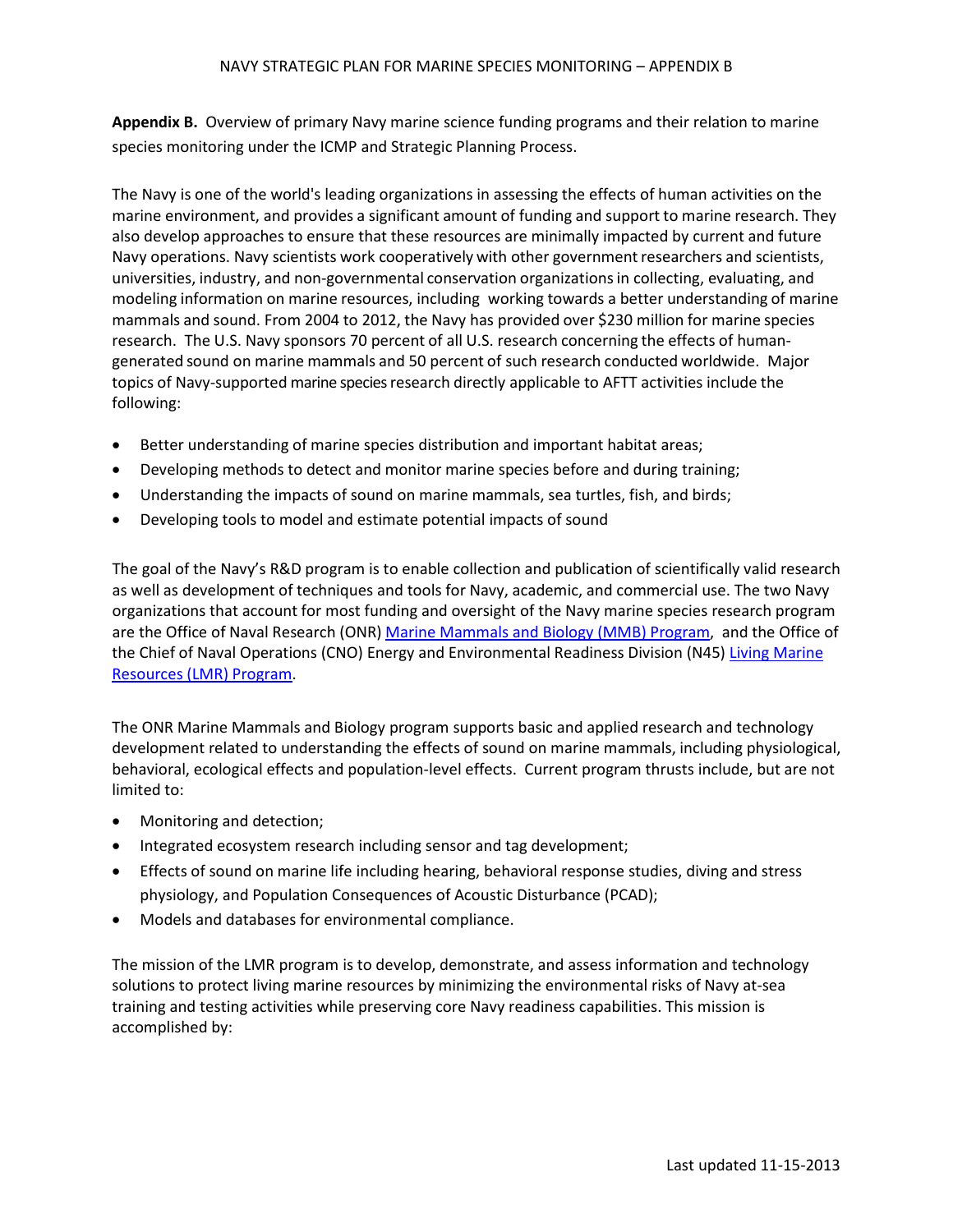- Providing science-based information to support Navy environmental effects assessments for research, development, acquisition, testing and evaluation (RDAT&E) as well as Fleet at-sea training, exercises, maintenance and support activities
- Improving knowledge of the status and trends of marine species of concern and the ecosystems of which they are a part
- Developing the scientific basis for the criteria and thresholds to measure the effects of Navy generated sound
- Improving understanding of underwater sound and sound field characterization unique to assessing the biological consequences resulting from underwater sound (as opposed to tactical applications of underwater sound or propagation loss modeling for military communications or tactical applications)
- Developing technologies and methods to monitor and, where possible, mitigate biologically significant consequences to living marine resources resulting from naval activities, emphasizing those consequences that are most likely to be biologically significant

The program is focused on three primary objectives that influence program management priorities and directly affect the program's success in accomplishing its mission:

- 1. Collect, Validate & Rank R&D Needs: Expand awareness of R&D program opportunities within the Navy marine resource community to encourage and facilitate the submittal of well-defined and appropriate needs statements.
- 2. Address High Priority Needs: Ensure that program investments and the resulting projects maintain a direct and consistent link to the defined user needs.
- 3. Transition Solutions & Validate Benefits: Maximize the number of program-derived solutions that are successfully transitioned to the Fleet and system commands .

The LMR program primarily invests in the following areas:

- Developing Data to Support Risk Threshold Criteria;
- Improved Data Collection on Protected Species, Critical Habitat within Navy Ranges;
- New Monitoring and Mitigation Technology Demonstrations;
- Database and Model Development;
- Education and Outreach, Emergent Opportunities

While the ICMP and Strategic Planning Process only directly apply to monitoring activities under applicable MMPA and ESA authorizations, they also serves to facilitate coordination among the Navy's marine species monitoring program and the basic and applied research programs discussed above. **Figure 1** gives a graphic representation of the relationship among these programs